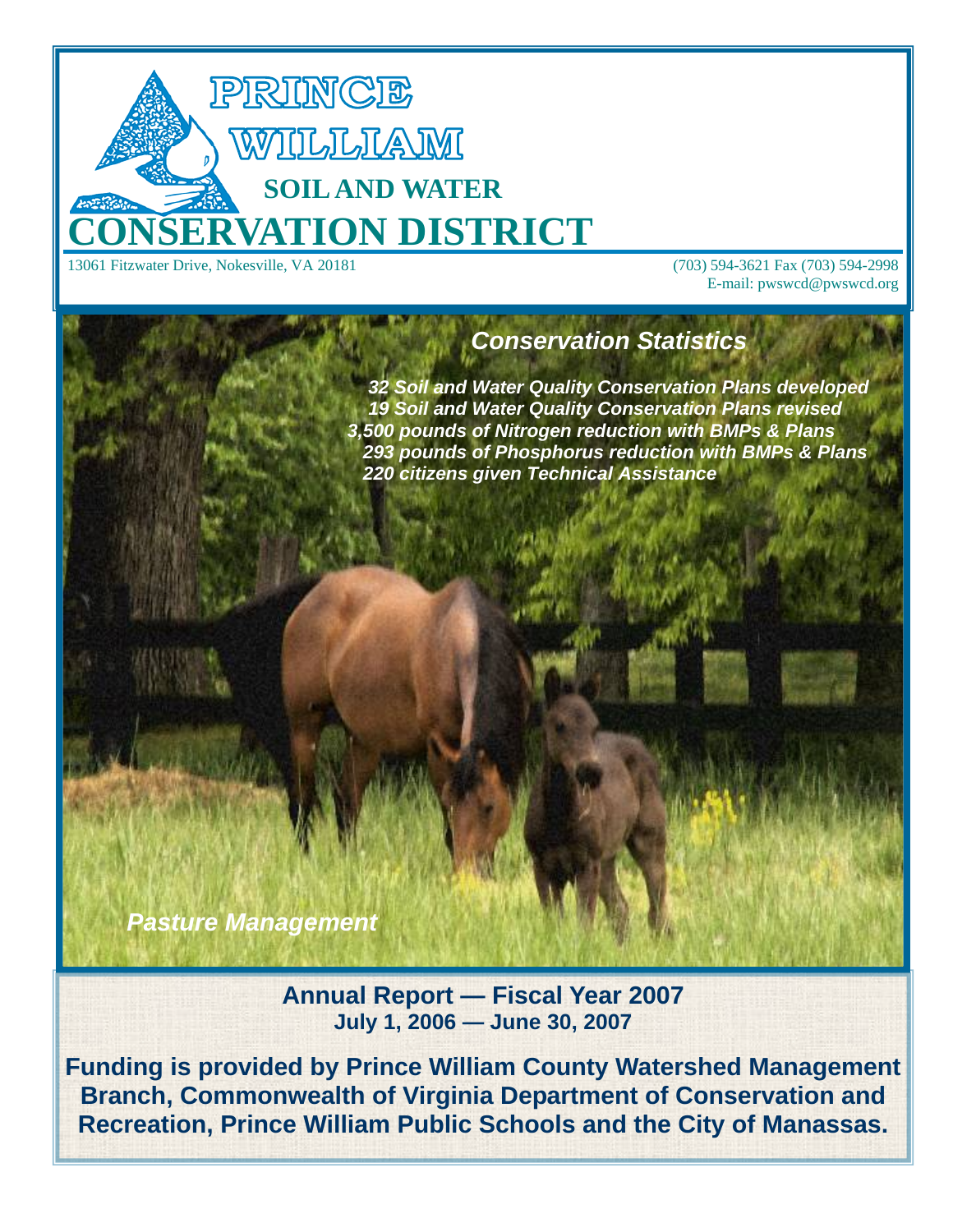# **Conservation Education At Work**



### *Farm Field Days*

**October 17 and 18, 2006, 1,417 fourth grade students, more than 100**  teachers, chaperones, and **volunteers learn about agriculture in Prince William County and the Commonwealth of Virginia.**



### *Conservation Capsules To Go*

**Fifteen self-contained environmental education programs, which meet Virginia's Standards of Learning, are available to all Prince William County Public Schools, City of Manassas Public Schools, Private Schools and Home School groups.** 



*National Arbor Day Poster Contest "Trees are terrific...and forests are too!"* 

**In FY 2007 — 1,905 school children participated in this contest. Depicted is the county contest winner awards ceremony held at the Prince William County Complex with the Board of CounSupervisors, teachers, principals, parents, as well as students, and their siblings.**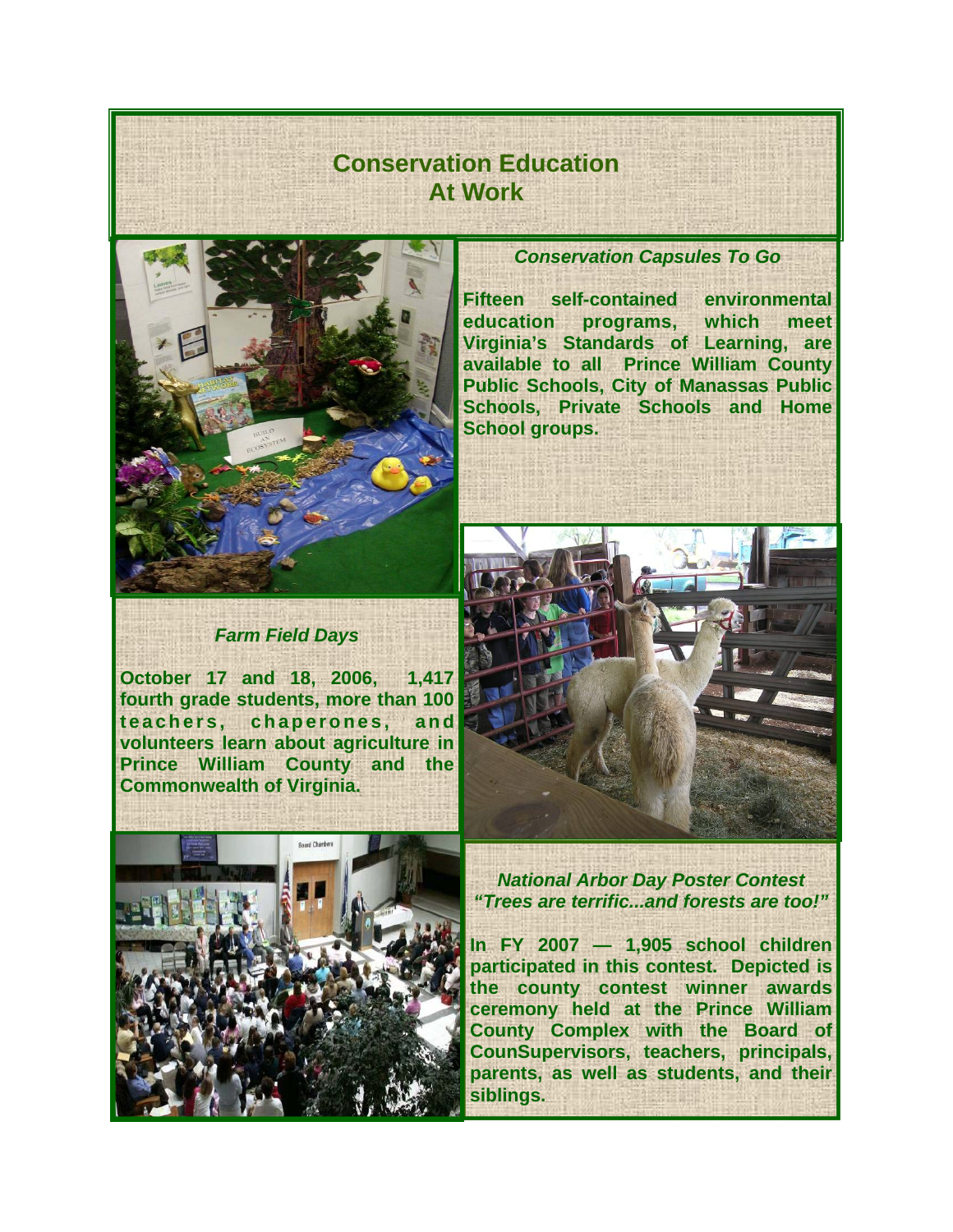#### *Environmental Education*

**In FY 2007 — 10,020 Prince William County, City of Manassas, private school students and 666 teachers received environmental education programs, resources and assistance from the District's Education Specialist staff.** 



### *Community Outreach*

**The District holds and participates in local events, programs and hosts a website, with information and resources, reaching 2,681 individuals. Stream education programs were attended by 397 citizens.** 

### *Envirothon*

**The District co-hosted the 2007 Virginia Association of Soil & Water Conservation Districts, Area II, Envirothon competition with 6 Districts represented, 40 high school students (8 teams) competing in 5 areas of natural resources and environmental science, plus oral presentation.** 

### *"Soil and Water with Kids"*

**Prince William County public, private, and City of Manassas school teachers receive our monthly newsletter with news and information about our environmental education programs, timely topics and conservation resources. Eighteen thousand nine hundred copies of "Soil and Water with Kids" were distributed in 10 issues.** 





### *Schoolyard Habitats*

**The District created classroom programs supporting Schoolyard Habitats for two Prince William County schools, and resource information for outdoor classroom experiences for all grade levels which meet Virginia's SOL's.**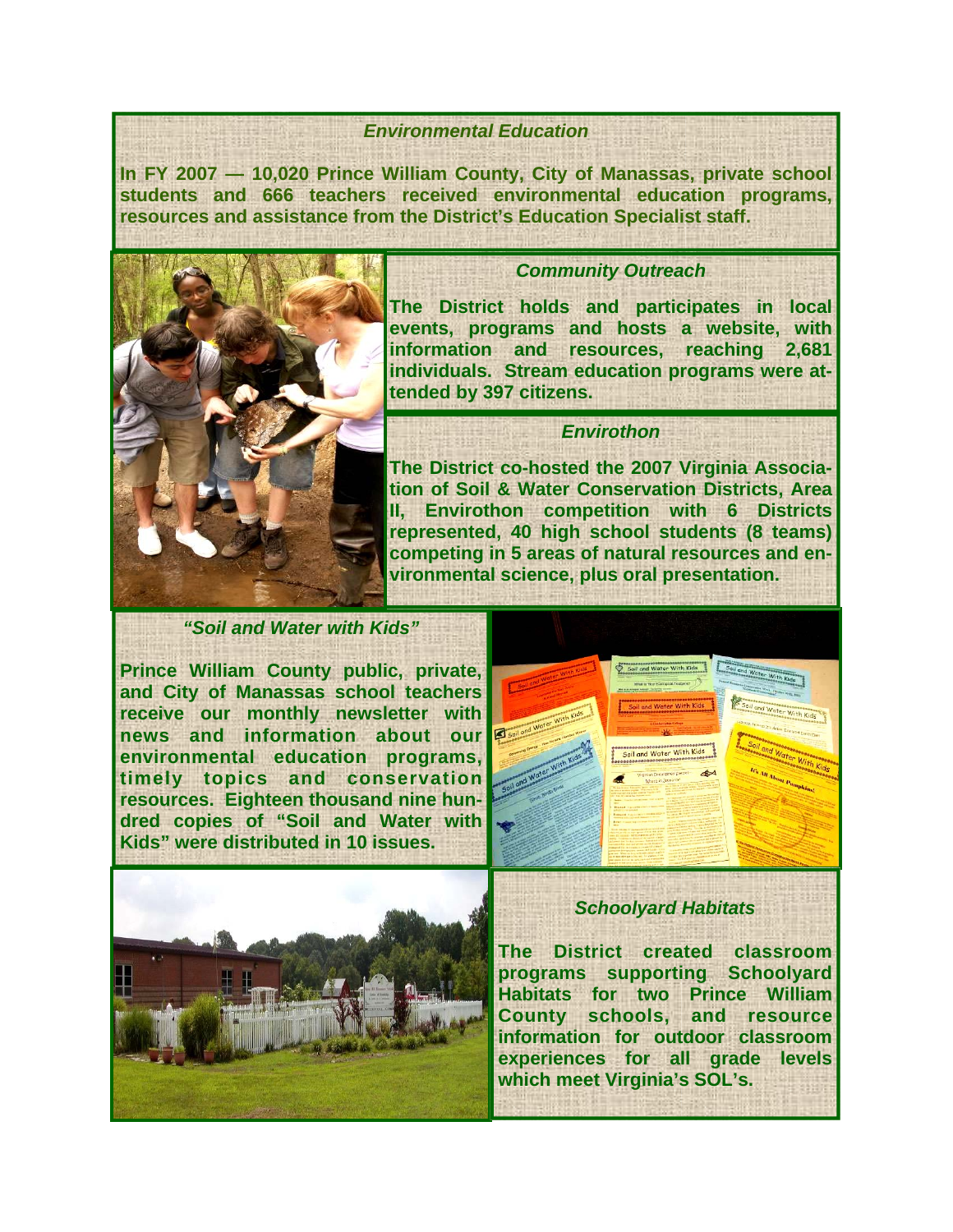

## **A county and state part- nership promoting citizen stewardship of the commonwealth's water resources through litter education and a cleanup campaign. 2007 results: 7.25 new miles of stream adopted**  *Adopt A Stream*

 **637 volunteers cleaned up streams 12,608 pounds of trash removed from streams and stream banks 40.2 miles currently in the program** 

**2004 to date: 1,783 volunteers participated to date 78 clean ups performed to date 24,816 pounds of trash removed from streams and stream banks** 

# *Conservation Practices*



*Soil and Water Quality Conservation plans were developed for 32 agricultural land owners, and 19 conservation plans were updated affecting 1,004 acres of land and 148 animals.* 

*Technical Assistance* 

*In FY 2007 — 220 citizens were given technical assistance for ponds, streams, water quality, soil erosion, pasture management, drainage issues, manure management, stabilization of critical areas of agricultural land, mapping, GIS, soil data, and equipment calibration.* 

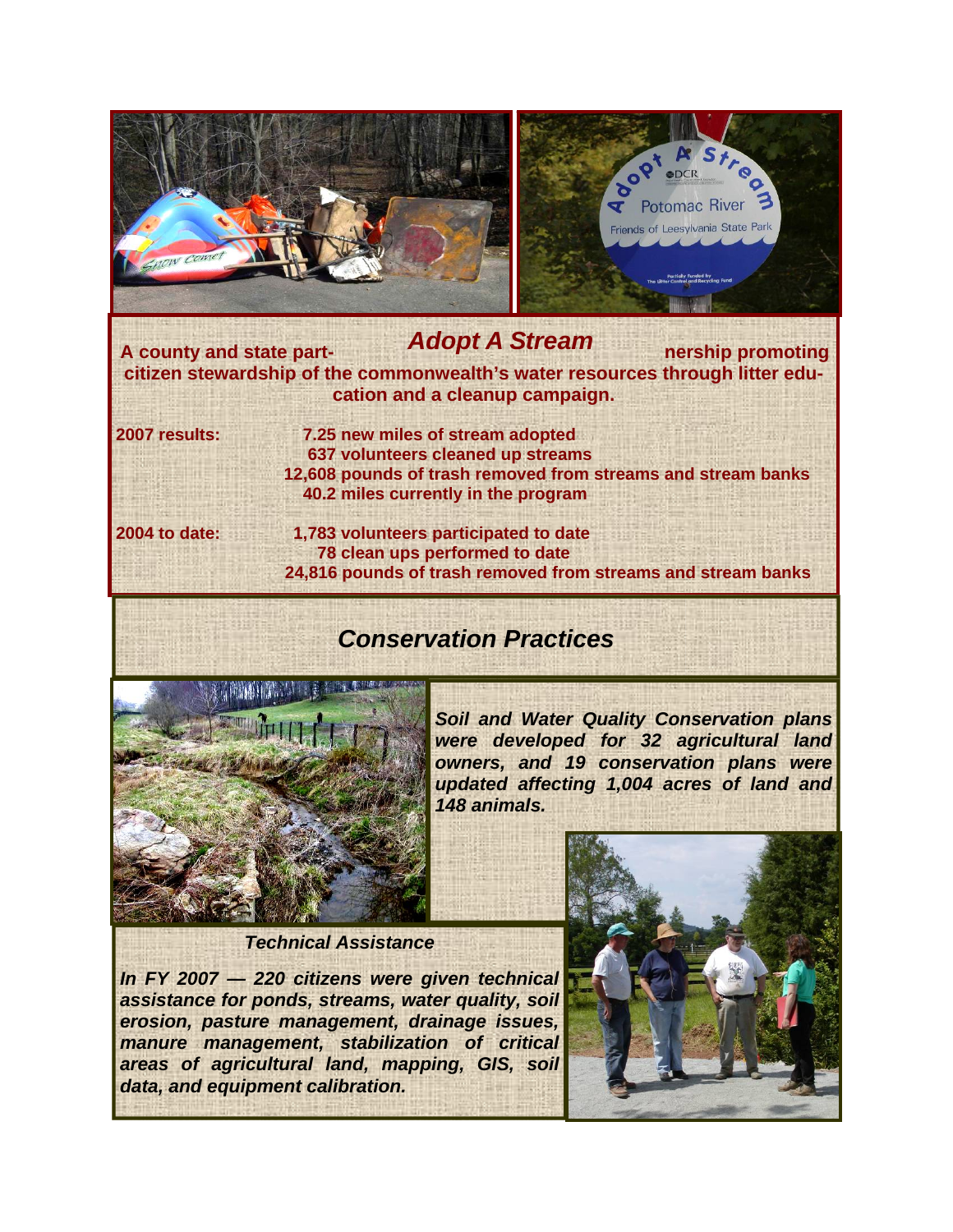### *Erosion and Sediment Control*

**In FY 2007 — 61 Erosion and Sediment Control inspections and 3 Erosion and Sediment Control plan reviews were performed under agreement with the Town of Haymarket.** 



## *Conservation Outreach At Work*



### *Tree Seedling Seminar and Sale*

**Twenty citizens attended the tree seedling seminar, 63 citizens purchased tree seedlings, 1,630 tree seedlings were sold and 215 were given away to local 4-H and Boy Scout groups.** 

### *Conservation Outreach*

**Seventeen articles were published in local newspapers on stormwater runoff, outdoor activities for children, youth opportunities, trees for conservation, youth conservation camp, water monitoring, Adopt A Stream, groundwater and other environmental and conservation issues. The four issues of the District newsletter reached approximately 2,000 citizens with fourteen timely natural resource conservation articles with links and contact information.** 

### *Horse Owner's Seminar*

**Alayne Blickle, renowned horse expert and Director of Horses for Clean Water, Seattle Washington, spoke with 55 horse owners in Prince William County on topics such as pasture management, natural ways to control mud, dust, odors, weeds & insects, equipment for small acreage farms and landscape techniques with native species to reduce noise and increase privacy.**